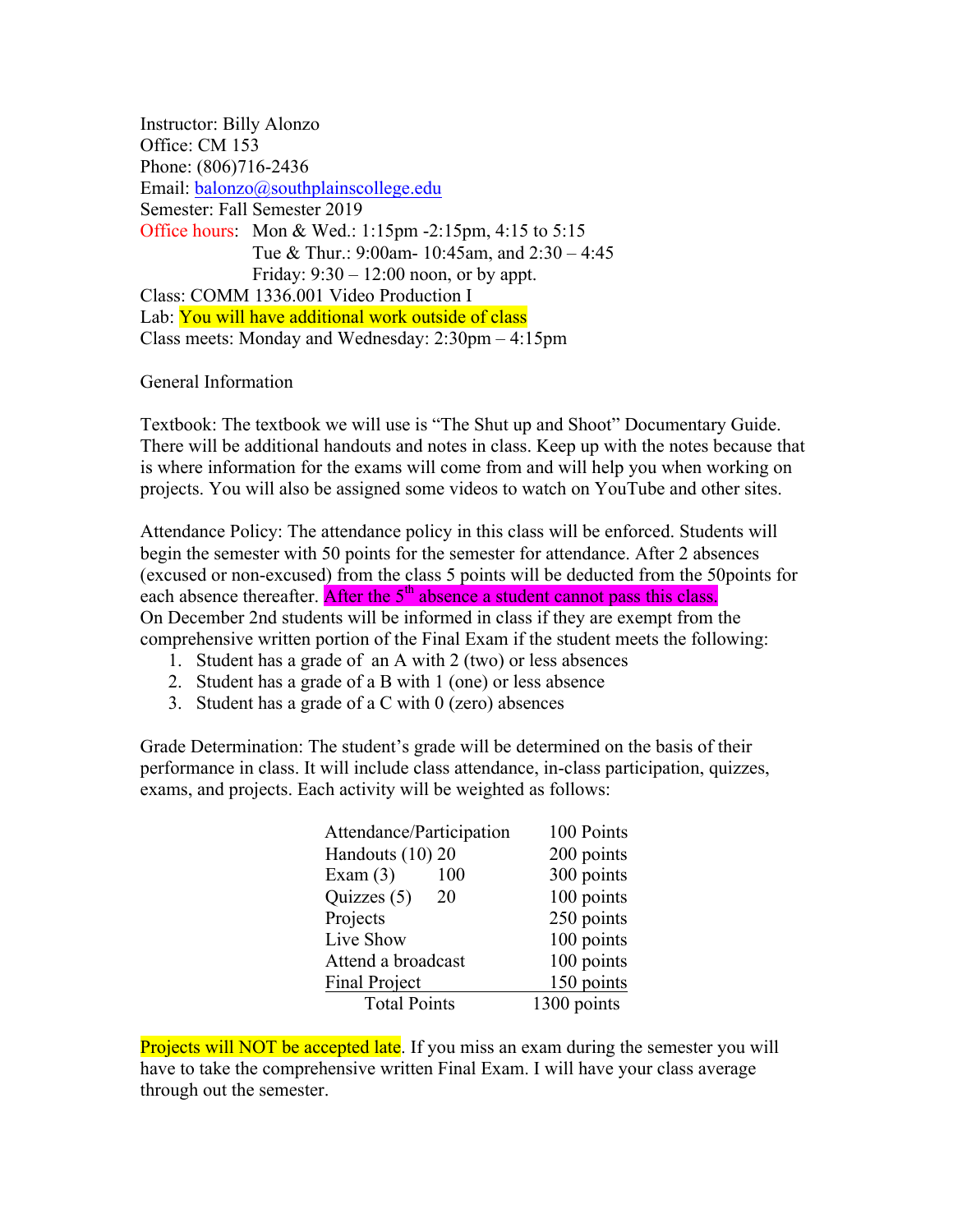This is a communications and video class but I do not want students using cell phones during class or listening to music in class. Leave your smart devices in your car or dorm room if you can't stay off of them. I will ask nicely once to put it up after that I will take them up and return them at the end of class. All I ask is for respect in class of me and others in class. This is a learning environment not a place to enjoy your entertainment.

There is some outside of class time commitment for this class especially after the first couple of weeks. So the excuse "I do not have time to work on the project" will not be accepted. If you feel this will be difficult for you to do please re-think taking this class.

**Purpose of the course:** This course will provide students with a general knowledge of the fundamentals of television production and the process of operating television and video equipment. Students will learn the process of planning for a television or video production. They will learn the pre-production, production, and post-production stages of videoing an event. The student will gain knowledge in operating field cameras, studio cameras, video machines, non-linear editing, basic lighting, audio for video, and computer-generated graphics. The student will understand how to tell a story visually.

**Course objective**: Upon successful completion of this course, the student will be able to demonstrate a working knowledge of the equipment used for video production in a studio or out in the field. The student will also have knowledge of the terminology used in the television and video industry, and the process of producing quality video productions.

Students with disabilities, including but not limited to physical, psychiatric, or learning disabilities, who wish to request accommodations in this class should notify the Special Services Office early in the semester so that the appropriate arrangements may be made. In accordance with federal law, a student requesting accommodations must provide acceptable documentation of his/her disability to the Special Services Coordinator. For more information, call or visit the Special Services Office in the Student Services building, or call 894-9611 ext. 2529 or the Counseling Center at ext 2366.

## Diversity Statement:

In this class, the teacher will establish and support an environment that values and nurtures individual and group differences and encourages engagement and interaction. Understanding and respecting multiple experiences and perspectives will serve to challenge and stimulate all of us to learn about others, about the larger world and about ourselves. By promoting diversity and intellectual exchange, we will not only mirror society as it is, but also model society as it should and can be.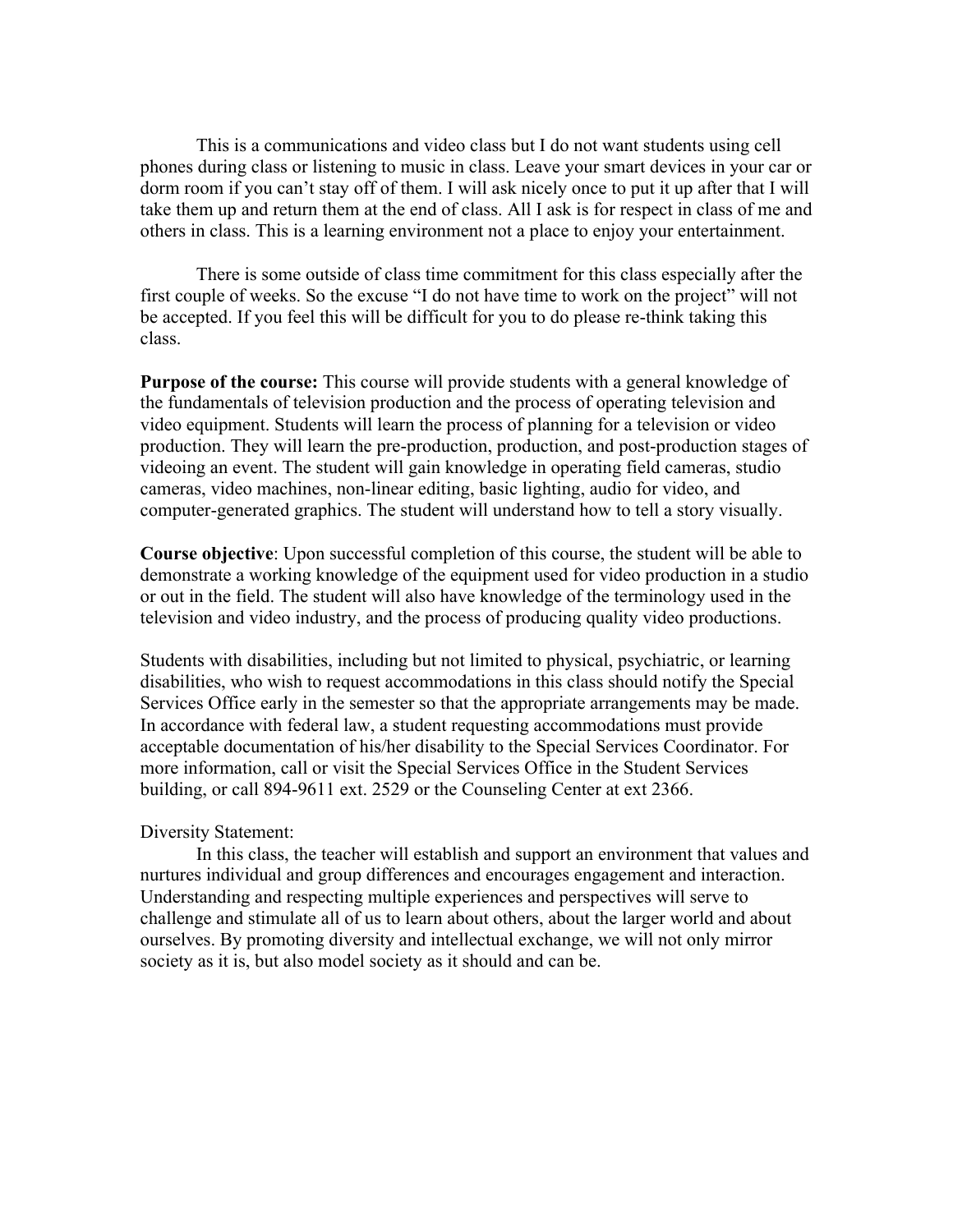The idea of this class is for students to learn how to produce videos and to learn the visual storytelling process. Just like any other job or task the more you practice or do the job the better you get at it. What I hope you become is a better visual storyteller using the tools we have for you here at South Plains College. The video industry has so many different types of equipment for a person to use to make good quality entertaining videos, but keep in mind that it is NOT the equipment that makes a good video it is the Storytelling process. It is the ideas, the creative process, the writing, and all that put together using the equipment to make the story come to life!

Here at SPC we do have some nice video cameras, lighting equipment, and sound equipment for the students to use to create videos. So I ask you PLEASE be careful with the equipment and treat it with respect and care. If you are not sure how something works just ask for help.

Course Objectives:

Learn to work in a television studio and television control room:

- 1. Video switcher-technical direction
- 2. Video playback
- 3. Studio camera operator
- 4. Audio board operator
- 5. Studio direction and terms used in the studio
- 6. Names of equipment
- 7. Run downs, following a script

Learn to use field cameras or ENG style cameras:

- 1. Cameras used out in field (camcorders, DSLRs, others)
- 2. Setting up the tripod
- 3. Audio in the field (microphones, and audio recording levels)
- 4. Lighting (setting up portable lights)
- 5. Direction and following scripts
- 6. Composition of the image in the camera's frame
- 7. Terms used in the field
- 8. Different types of connections on a camera

Learn to do basic editing on Adobe Premiere:

- 1. What is a NLE system and software
- 2. How to import the video recorded on the camera to the computer
- 3. FILE types
- 4. Starting a project on Adobe Premiere
- 5. Basic editing tools
- 6. Creating a Sequence (Timeline)
- 7. Correct steps of editing a video. Audio First then video
- 8. Title tool and or Photoshop
- 9. Rendering the video
- 10. Exporting the video (what file type)